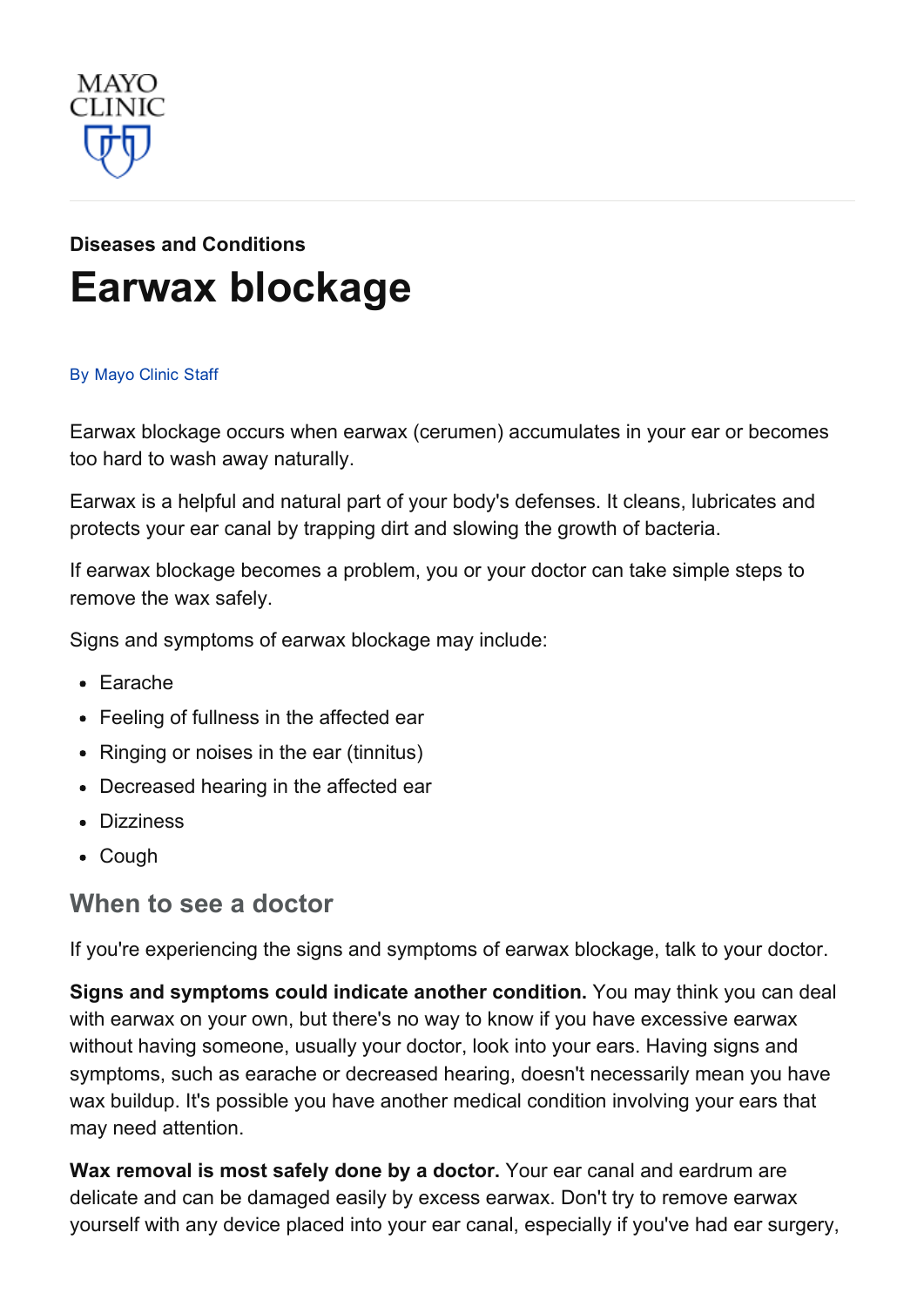have a hole (perforation) in your eardrum, or are having ear pain or drainage.

Children usually have their ears checked as part of any medical examination. If necessary, a doctor can remove excess earwax from your child's ear during an office visit.

The wax in your ears is secreted by glands in the skin that lines the outer half of your ear canals. The wax and tiny hairs in these passages trap dust and other foreign particles that could damage deeper structures, such as your eardrum.

In most people, a small amount of earwax regularly makes its way to the opening of the ear, where it's washed away or falls out as new wax is secreted to replace it. If you secrete an excessive amount of wax or if earwax isn't cleared effectively, it may build up and block your ear canal.

Earwax blockages commonly occur when people try to clean their ears on their own by placing cotton swabs or other items in their ears. This often just pushes wax deeper into the ear, rather than removing it.

You're likely to start by seeing your family doctor or a general practitioner. In some rare cases, however, you may be referred to a specialist in ear disorders (otolaryngologist).

As you prepare for your appointment, it's a good idea to write a list of questions. Your doctor may have questions for you as well. He or she may ask:

- How long have you been experiencing symptoms, such as earache or difficulty hearing?
- Have you had any drainage from your ears?
- Have you experienced earache, difficulty hearing or drainage in the past?
- Have your symptoms been continuous or occasional?

#### What you can do in the meantime

Don't attempt to dig out earwax with cotton swabs or other items — such as hairpins or pen caps. This can push the wax farther into the ear and cause serious injury to the ear canal or eardrum.

Your doctor can determine whether you have earwax blockage by looking in your ear with a special instrument that lights and magnifies your inner ear (otoscope).

Your doctor can remove excess wax using a small, curved instrument called a curet or by using suction while inspecting the ear. Your doctor can also flush out the wax using a water pick or a rubber-bulb syringe filled with warm water.

If earwax buildup is a recurring problem, your doctor may recommend that you use a wax-removal medication, such as carbamide peroxide (Debrox, Murine Earwax Removal System). Because these drops can irritate the delicate skin of the eardrum and ear canal, use them only as directed.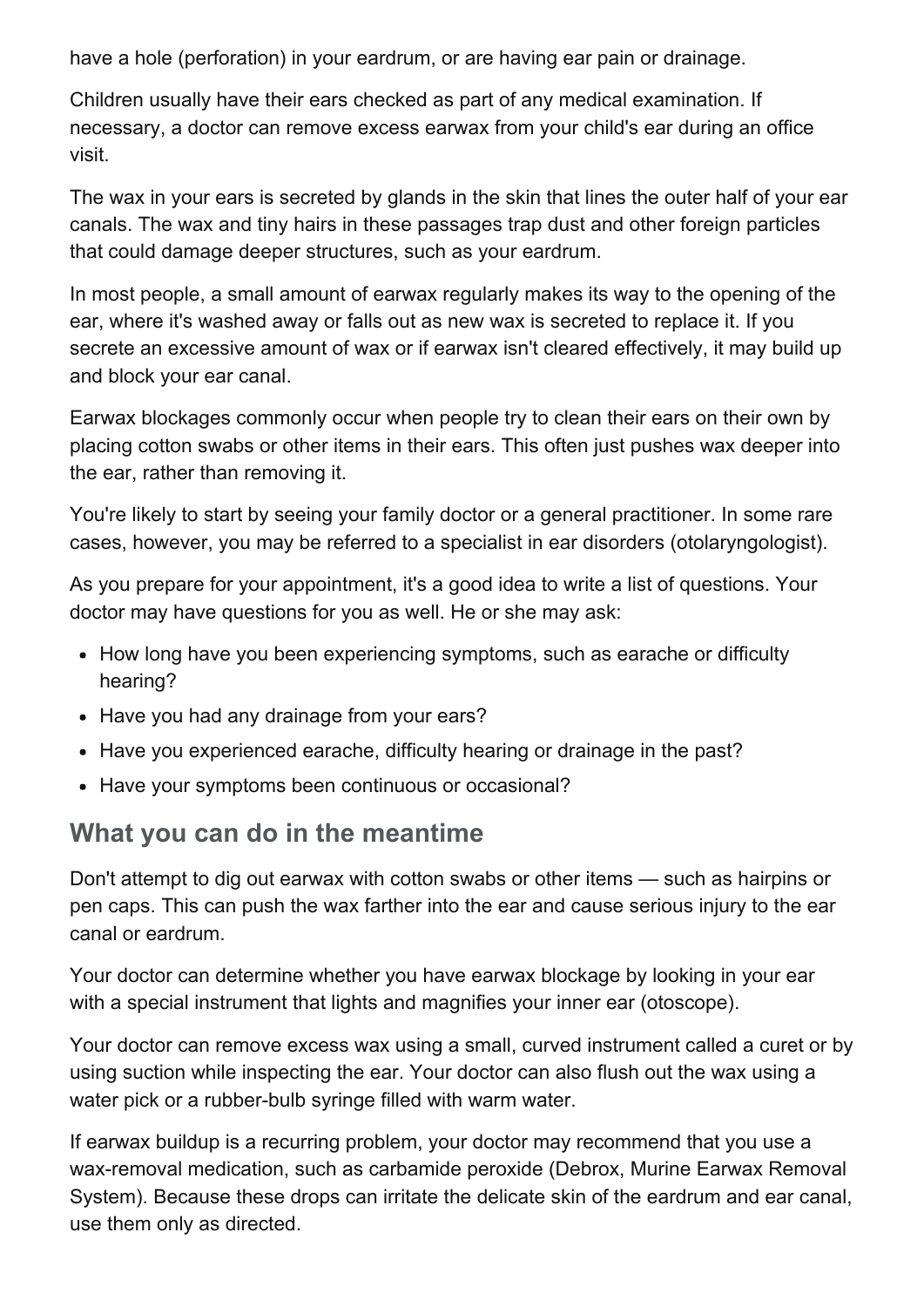If your eardrum doesn't contain a tube or have a hole in it, these self-care measures may help you remove excess earwax that's blocking your ear canal:

- Soften the wax. Use an eyedropper to apply a few drops of baby oil, mineral oil, glycerin or hydrogen peroxide in your ear canal.
- Use warm water. After a day or two, when the wax is softened, use a rubber-bulb syringe to gently squirt warm water into your ear canal. Tilt your head and pull your outer ear up and back to straighten your ear canal. When finished irrigating, tip your head to the side to let the water drain out.
- Dry your ear canal. When finished, gently dry your outer ear with a towel or handheld dryer.

You may need to repeat this wax-softening and irrigation procedure a few times before the excess earwax falls out. However, the softening agents may only loosen the outer layer of the wax and cause it to lodge deeper in the ear canal or against the eardrum. If your symptoms don't improve after a few treatments, see your doctor.

Earwax removal kits available in stores also can be effective at removing wax buildup. Ask your doctor for advice on how to properly select and use alternative earwax-removal methods.

### Don't try to dig it out

Never attempt to dig out excessive or hardened earwax with available items, such as a paper clip, a cotton swab or a hairpin. You may push the wax farther into your ear and cause serious damage to the lining of your ear canal or eardrum.

Some people use ear candling, a technique that involves placing a lighted, hollow, coneshaped candle into the ear, to try to remove earwax. The theory is that the heat from the flame will create a vacuum seal and the earwax will adhere to the candle.

However, ear candling is not a recommended treatment for earwax blockage. Research has found that ear candling doesn't work, and it may result in injury, such as burns, ear canal obstructions and even perforations.

Talk to your doctor before trying any alternative remedies for removing earwax.

## References

- 1. Earwax and care. American Academy of Otolaryngology Head and Neck Surgery. http://www.entnet.org/content/earwax-and-care. Accessed Jan. 19, 2015.
- 2. Dinces EA. Cerumen. http://www.uptodate.com/home. Accessed Jan. 14, 2015.
- 3. Roland PS, et al. Clinical practice guideline: Cerumen impaction. Otolaryngology Head and Neck Surgery. 2008;139:S1.
- 4. Beatty CW (expert opinion). Mayo Clinic, Rochester, Minn. Feb. 2, 2015.